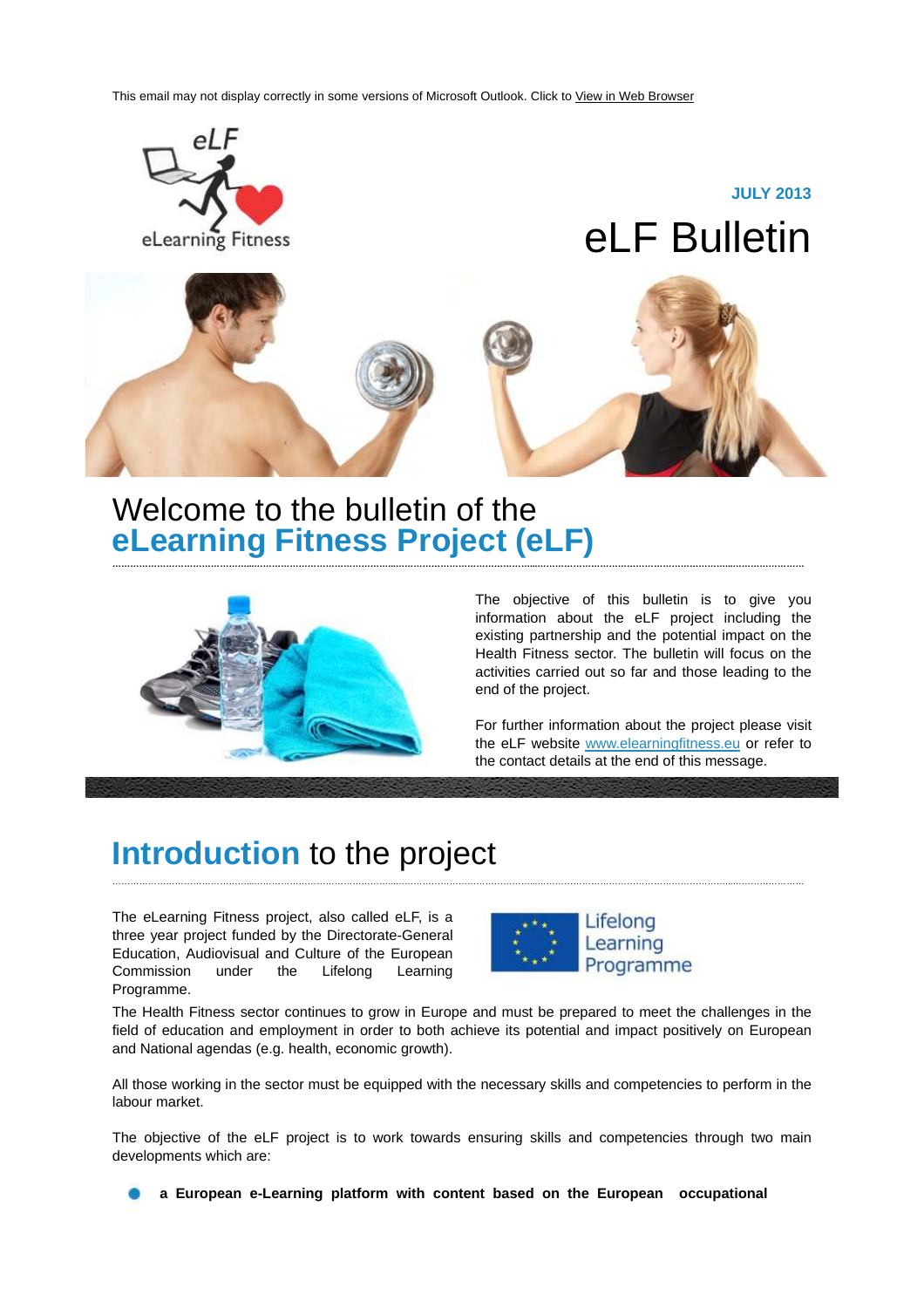**standards for fitness instructors and personal trainers to cover the theory (knowledge) and the practical skills and competencies**

**a pilot national register for professional fitness instructors who meet those minimum standards.**

Activities under this project started on 1st of January 2011 and will finish at the end of 2013.

We invite you to read through the rest of the bulletin to obtain further information about the project and potential impact the expected work to be carried out might have on the Health Fitness sector.

………………………………………...………………………………………...………………………………………...………………………………………………………...……………………

You can download a copy of the project brochure here.

### Expected **outcomes** and potential impact



The eLF project aims **to facilitate the training of fitness professionals through distance learning** in a manner which meets the European standards in the fields of group exercise (including cardio respiratory, muscle conditioning and aqua fitness) as well as individual fitness instruction with weights, resistance machines and cardio fitness equipment at the European Qualification Framework (EQF) Level 3 and Personal Training at EQF Level 4. This mode of learning is a flexible means by which individuals can access training and continuing education during their free time.

The second objective of the project is **the development of a pilot national register platform for fitness professionals** within partner countries where no regsiter exists. At the end of the e-Learning testing period, graduates will be registered on the pilot register.

A major impact of the project will be the development of a more professional level of fitness instructors and personal trainers, who meet the European occupational standards for fitness instructor and personal trainer occupations. These standards are referenced to the European Qualifications Framework (EQF).

This will also enhance consistency of Vocational Education and Training while promoting the mobility of exercise professionals across Europe, which will ultimately safeguard consumers with a potential impact on 40 million Europeans through health enhancing physical activity.

The use of the eLF outcomes will facilitate the growth and expansion of the physical activity sector in Europe while addressing existing inadequacies in professional standards for Health Fitness Instructors and Personal Trainers.

The eLF project will provide an accessible route for students of physical activity to gain the knowledge, skills and competence required via e-Learning in a manner suited to validation and certification on conclusion.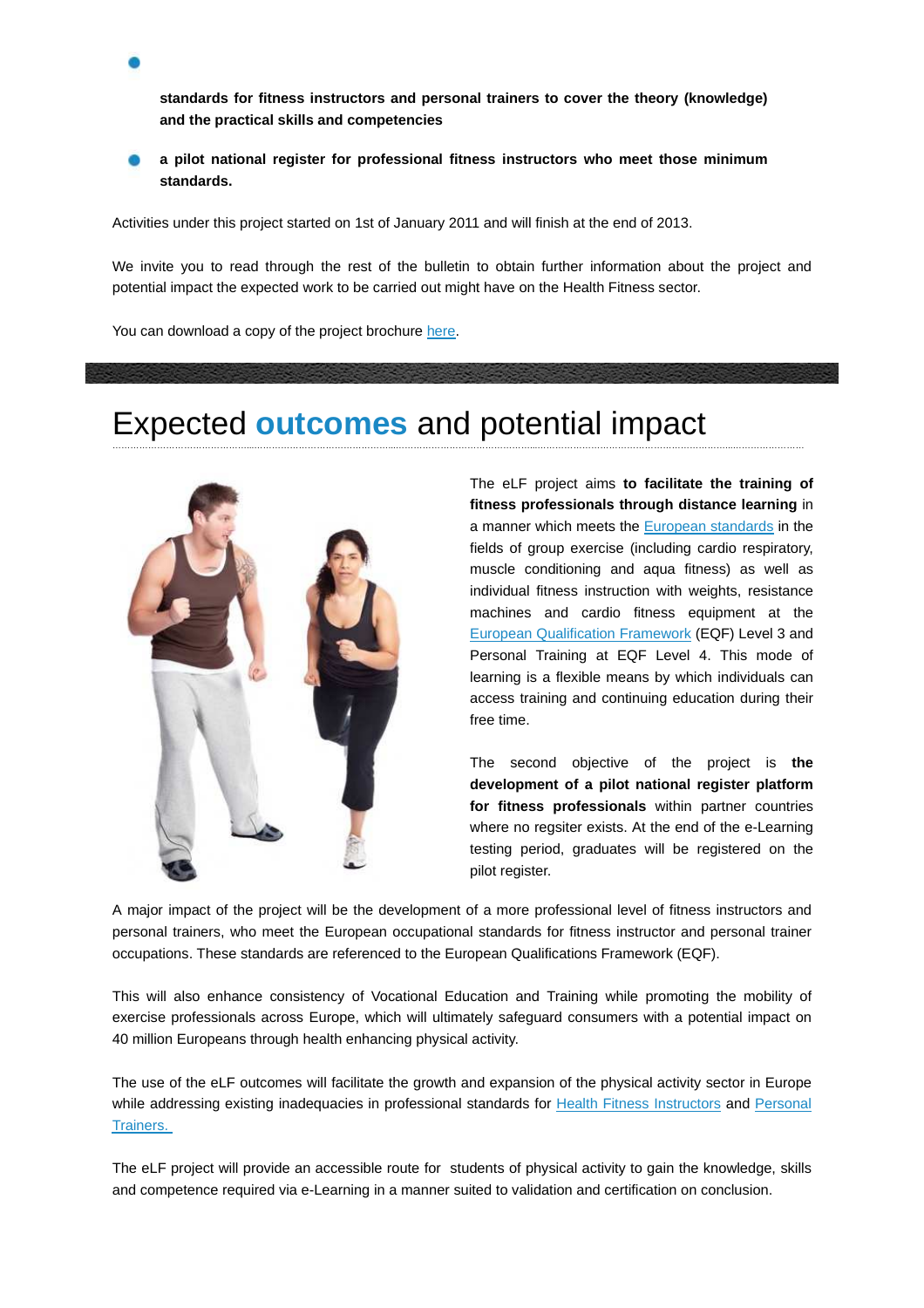### Presenting the **partnership** ………………………………………...………………………………………...………………………………………...………………………………………………………...……………………

The consortium is led by the University of Rome La Sapienza and has gathered a mix of 19 experienced core partners from 18 different European countries. The partners collectively have the expertise in the Health Fitness sector necessary to deliver the eLF project's expected outcomes at the highest quality standard.

The core partnership is supported by a network of 86 associate partners from 26 countries across the world expanding the eLF network to a total of over 100 organisations.

The large network of partners within the consortium provide the strength needed to ensure the highest quality delivery of the work plan and to provide the potential basis for the implementation of the final outcomes at National and European levels both during and after the completion of the project.



#### Work **carried out** to date ………………………………………...………………………………………...………………………………………...………………………………………………………...……………………



Prior to developing the e-Learning system for the eLF project, consortium partners carried out extensive research, analysis and comparison on existing platforms in the Health Fitness area.

In parallel, research on existing registers of professionals was also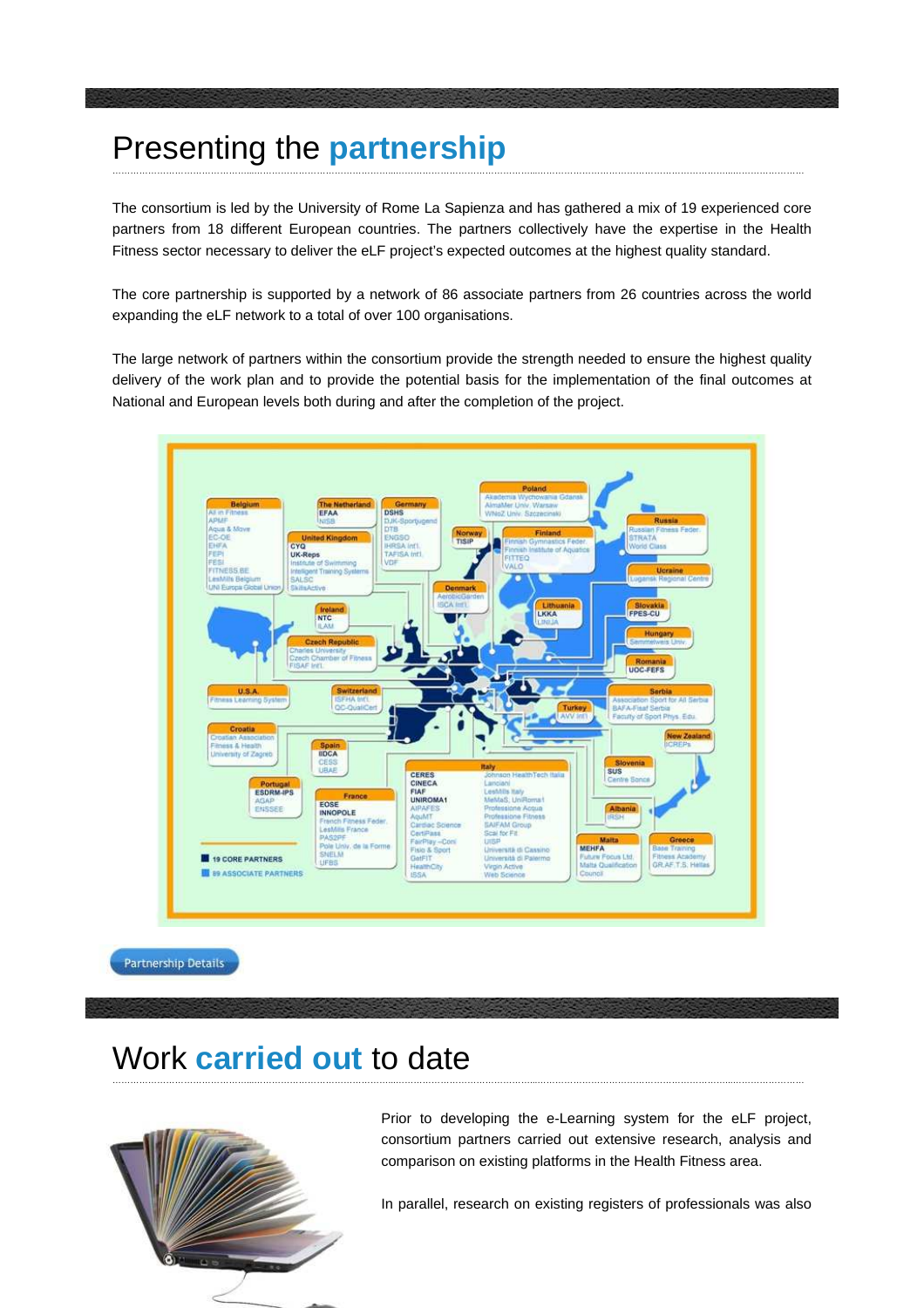

conducted and the current development of the pilot eLF national register platform is based on the UK Register of Exercise Professionals but also takes into consideration the European Register of Exercise Professionals (EREPS), the International Confederation of Registers of Exercise Professionals (ICREPS) and other existing national registers of exercise professionals (Australia, New Zealand and South Africa).

Following completion of the research the consortium of the eLF project carried out activities to develop a relevant European training system for e-Learning in fitness. The development process for the e-Learning content was primarily accomplished by the involved training providers and based on European Health and Fitness Assocation (EHFA) established European occupational standards for fitness instructing at EQF Level 3 (Fitness, Aqua Fitness and Group Fitness Instructor) and personal training at EQF Level 4. In order to achieve the minimum learning outcomes for European standards all courses have a preparatory module devoted to core knowledge that contains the theory element. The core knowledge is supported by multimedia content (video files, pictures, presentations etc.) which demonstrate the required exercises and the correct method of execution for each. All information is available on an eLF branded moodle e-Learning platform.

There are currently approximately 400 candidates across all partner countries registered to participate in the pilot testing of the project and participants will follow an assessment process that includes:

- **distance evaluation using tests and questionnaires for theoretical knowledge**
- **face to face evaluations (organised in each partner country) for teaching skills and practical elements**

In addition to the eLF moodle platform a website for general information about the project has also been developed.

### **Next steps** for the eLF Project ………………………………………...………………………………………...………………………………………...………………………………………………………...……………………

The eLF project is currently in a very busy phase with a lot of activity being carried out by all partners to reach a successful conclusion.

The english language e-Learning material for the project has now been written, cross-checked and referenced and individual partners are curently undertaking the translations into their national languages. It is anticipated that the by the end of Summer 2013 the **Group Fitness Instructor, Fitness / Gym Instructor and Personal Trainer Level 4 modules** will be released in the national languages to complement the existing english language repositories. The Level 3 Core Knowledge is currently open for students / trainees from all partner countries.

Among the goals of the eLearning Fitness project are the need to comply with occupational standards for fitness instructors and personal trainers and to provide pilot National Registers for professional fitness instructors who meet those minimum standards.

In order to achieve these ambitious goals, both the development of the e-Learning contents and the final assessment of trainees (including a practical, on-site face-to-face examination) comply with European Health & Fitness Association (EHFA) standards. The Standards Council of EHFA has endorsed the eLearning Fitness project by stating that **all graduates of the eLF courses are formally entitled to be registered onto**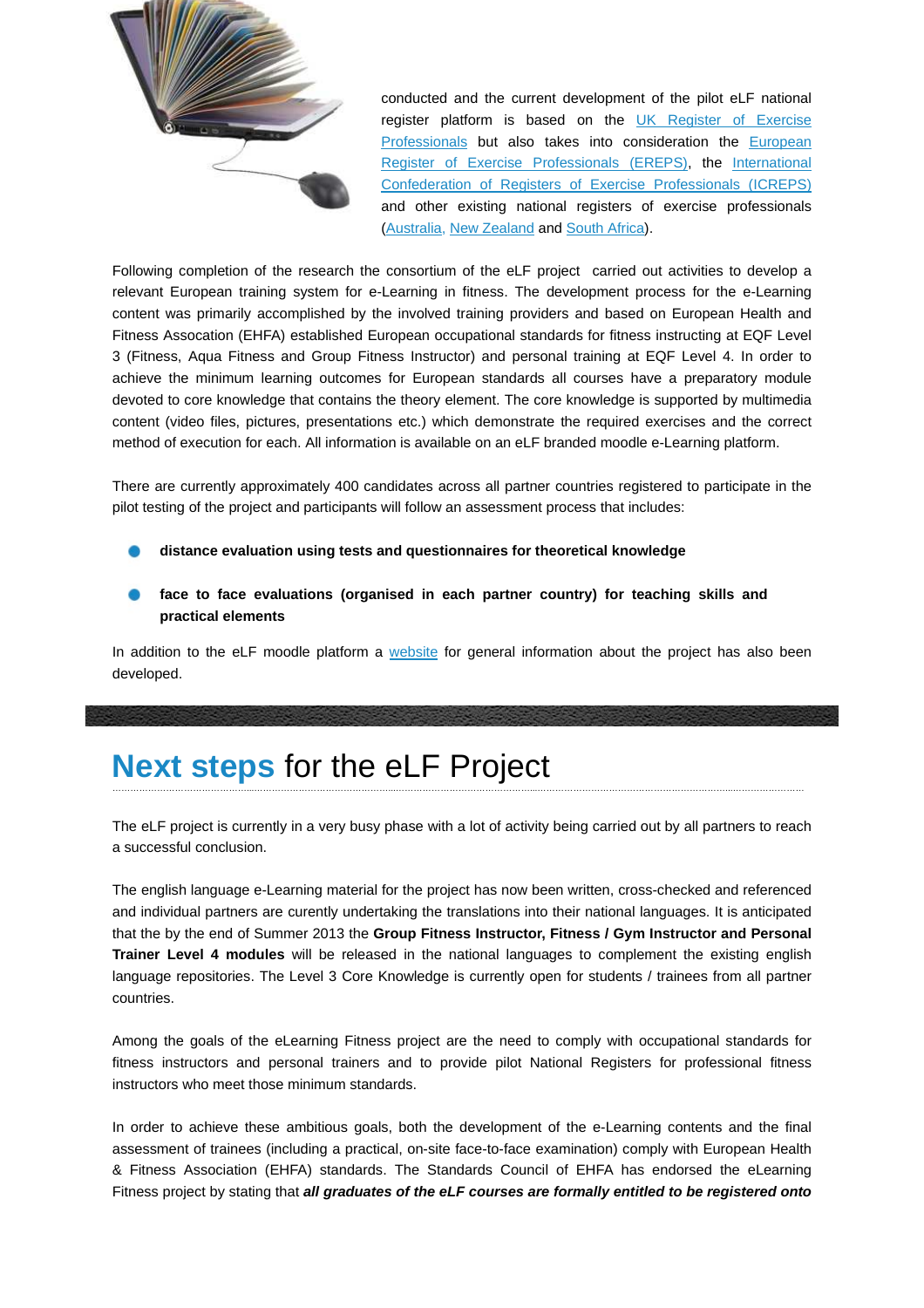#### **the European Register of Exercise Professionals (EREPS).**

In each partner country where a National Register of Fitness Professionals does not exist, the eLF project will deliver a pilot implementation of such a register, with a directory which lists those trainees who have successfully completed the final assessment of the eLF course. These directories will be made available following procedures which comply with any existing national regulations.

|                          |              | Su Mo<br>$1 \t2 \t3 \t4 \t5 \t6 \t7$<br>8 9 | Tu<br>10 | We<br>11         | Th: | Fr<br>12 13 14 | Sa |
|--------------------------|--------------|---------------------------------------------|----------|------------------|-----|----------------|----|
|                          |              | 15 16                                       | 17       | 18               |     | 19 20 21       |    |
| Tuesday 31 December 2013 | $22^{\circ}$ | 23<br>29 30                                 | 31       | 24 25 26 27 28   |     |                |    |
| Tuesday                  |              |                                             |          | 31 December 2013 |     |                |    |
|                          |              |                                             |          |                  |     |                |    |
|                          |              |                                             |          |                  |     | 16:45 to 17:45 |    |
|                          |              |                                             |          |                  |     |                |    |
|                          |              |                                             |          |                  |     |                |    |
|                          |              |                                             |          |                  |     |                |    |
|                          |              |                                             |          |                  |     |                |    |
|                          |              |                                             |          |                  |     |                |    |
| eLF Project Concludes    |              |                                             |          |                  |     |                |    |
|                          |              |                                             |          |                  |     |                |    |

The project is scheduled to complete by December 31st 2013.

## **Online** communication

Th eLF project has established a number of methods of communication in order to deliver up to date news, visibilty and dissemination of information.

………………………………………...………………………………………...………………………………………...………………………………………………………...……………………

### The eLF **website**

The multilingual website contains detailed information about the partnership and its objectives along with documents downloadable in various languages. At the end of the funded period all training materials developed during the project will be made available for download form here.

### The eLF **facebook page**

The eLF facebook page can be accessed here.